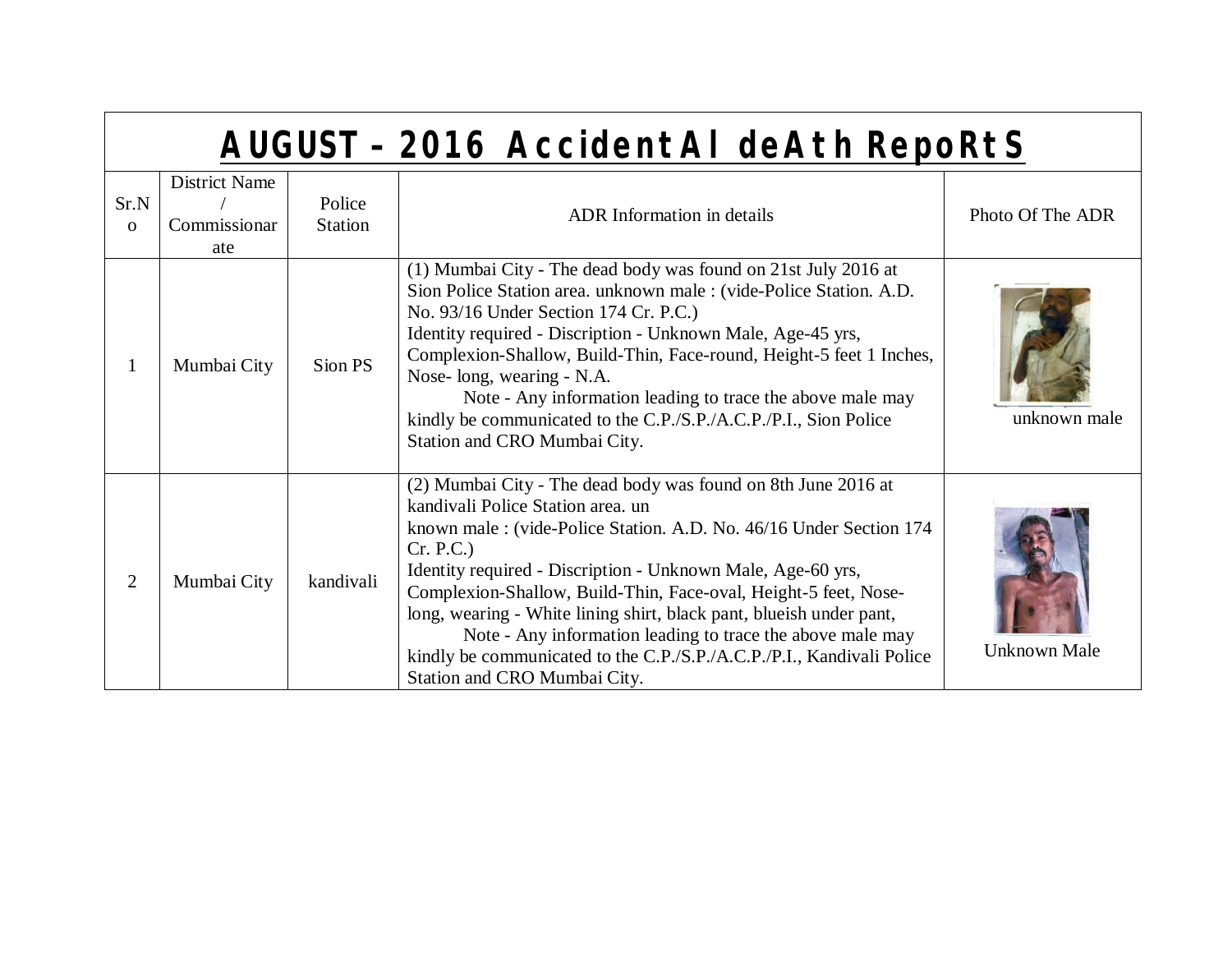| 3              | Mumbai City | Vikroli     | (3) Mumbai City - The dead body was found on 22nd -- 2016 at<br>Vikroli Police Station area. unknown male : (vide-Police Station. A.D.<br>No. 92/16 Under Section 174 Cr. P.C.)<br>Identity required - Discription - Unknown Male, Age-35 yrs,<br>Complexion-Fair, Build-medium, Face--, Height-168cm, Nose--.<br>wearing - Black Jeans, grey underwear. Palms Tatoo between right<br>hand elbow & wrist.<br>Note - Any information leading to trace the above male may<br>kindly be communicated to the C.P./S.P./A.C.P./P.I., Vikroli Police<br>Station and CRO Mumbai City. | <b>Unknown Male</b> |
|----------------|-------------|-------------|--------------------------------------------------------------------------------------------------------------------------------------------------------------------------------------------------------------------------------------------------------------------------------------------------------------------------------------------------------------------------------------------------------------------------------------------------------------------------------------------------------------------------------------------------------------------------------|---------------------|
| $\overline{4}$ | Mumbai City | Goregaon    | (4) Mumbai City - The dead body was found on 7th June 2016 at<br>Goregaon Police Station area. unknown male : (vide-Police Station.<br>A.D. No. 44/16 Under Section 174 Cr. P.C.)<br>Identity required - Discription - Unknown Male, Age-40 yrs,<br>Complexion-Black, Build-Slim, Face--, Height-5 feet 4 Inches, Nose<br>$-$ - , wearing $-$ N.A.<br>Note - Any information leading to trace the above male may<br>kindly be communicated to the C.P./S.P./A.C.P./P.I., Goregaon Police<br>Station and CRO Mumbai City.                                                       | unknown male        |
| 5              | Mumbai City | Nirmalnagar | (5) Mumbai City - The dead body was found on 2nd July 2016 at<br>Nirmalnagar Police Station area. unknown male : (vide-Police Station.<br>A.D. No. 55/16 Under Section 174 Cr. P.C.)<br>Identity required - Discription - Unknown Male, Age-55 yrs,<br>Complexion-Black Shallow, Build-Strong, Face---, Height-5 feet 5<br>Inches, Nose- --, wearing - N.A.<br>Note - Any information leading to trace the above male may kindly be<br>communicated to the C.P./S.P./A.C.P./P.I., Nirmalnagar Police<br>Station and CRO Mumbai City.                                           | unknown male        |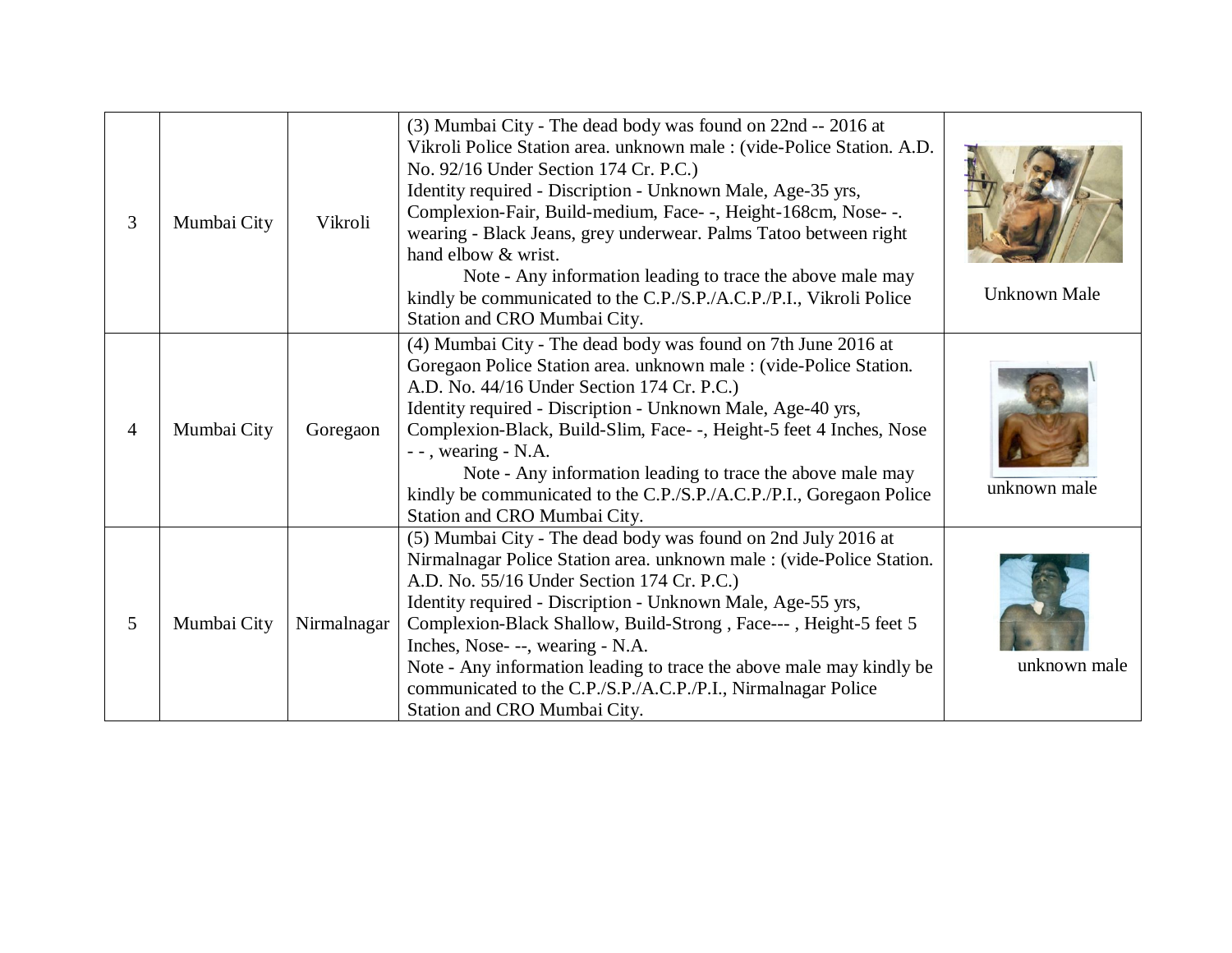| 6 | Mumbai City | D.B.Marg  | Mumbai City - The dead body was found on 30th July 2016 at<br>D.B.Marg Police Station area. unknown male : (vide-Police Station.<br>A.D. No. 28/16 Under Section 174 Cr. P.C.)<br>Identity required - Discription - Unknown Male, Age-35 yrs,<br>Complexion-Shallow, Build-Medium, Face---, Height-5 feet 5<br>Inches, Nose- --, wearing - N.A.<br>Note - Any information leading to trace the above male may kindly be<br>communicated to the C.P./S.P./A.C.P./P.I., D.B.Marg Police Station<br>and CRO Mumbai City.                             | <b>Unknown Male</b>                   |
|---|-------------|-----------|---------------------------------------------------------------------------------------------------------------------------------------------------------------------------------------------------------------------------------------------------------------------------------------------------------------------------------------------------------------------------------------------------------------------------------------------------------------------------------------------------------------------------------------------------|---------------------------------------|
| 7 | Mumbai City | Kandivali | (7) Mumbai City - The dead body was found on 29th August 2016 at<br>Kandivali Police Station area. unknown male: (vide-Police Station.<br>A.D. No. 38/15 Under Section 174 Cr. P.C.)<br>Identity required - Discription - Unknown Male, Name - Divakar<br>Rushi, Age-65 yrs, Complexion-Shallow, Build-Slim, Face-Oval,<br>Height-5 feet 2 Inches, Nose---, wearing - N.A.<br>Note - Any information leading to trace the above male may kindly be<br>communicated to the C.P./S.P./A.C.P./P.I., Kandivali Police Station<br>and CRO Mumbai City. | Unknown Male, Name -<br>Divakar Rushi |
| 8 | Mumbai City | V.P.Road  | (8) Mumbai City - The dead body was found on 24th February 2016<br>at V.P.Road Police Station area. unknown male : (vide-Police Station.<br>A.D. No. 12/16 Under Section 174 Cr. P.C.)<br>Identity required - Discription - Unknown Male, Age- 40yrs,<br>Complexion-Shallow, Build-Slim, Face-Round, Height-5 feet 5<br>Inches, Nose---, wearing - N.A.<br>Note - Any information leading to trace the above male may kindly be<br>communicated to the C.P./S.P./A.C.P./P.I., V.P.Road Police Station<br>and CRO Mumbai City.                     | <b>Unknown Male</b>                   |
| 9 | Mumbai City | V.P.Road  | (9) Mumbai City - The dead body was found on 7th July 2016 at<br>V.P.Road Police Station area. unknown male : (vide-Police Station.<br>A.D. No. 43/16 Under Section 174 Cr. P.C.)<br>Identity required - Discription - Unknown Male, Name - Krushna<br>Nanavare, Age- 55yrs, Complexion-Shallow, Build-Slim, Face--,<br>Height-5 feet 5 Inches, Nose---, wearing - N.A.                                                                                                                                                                           |                                       |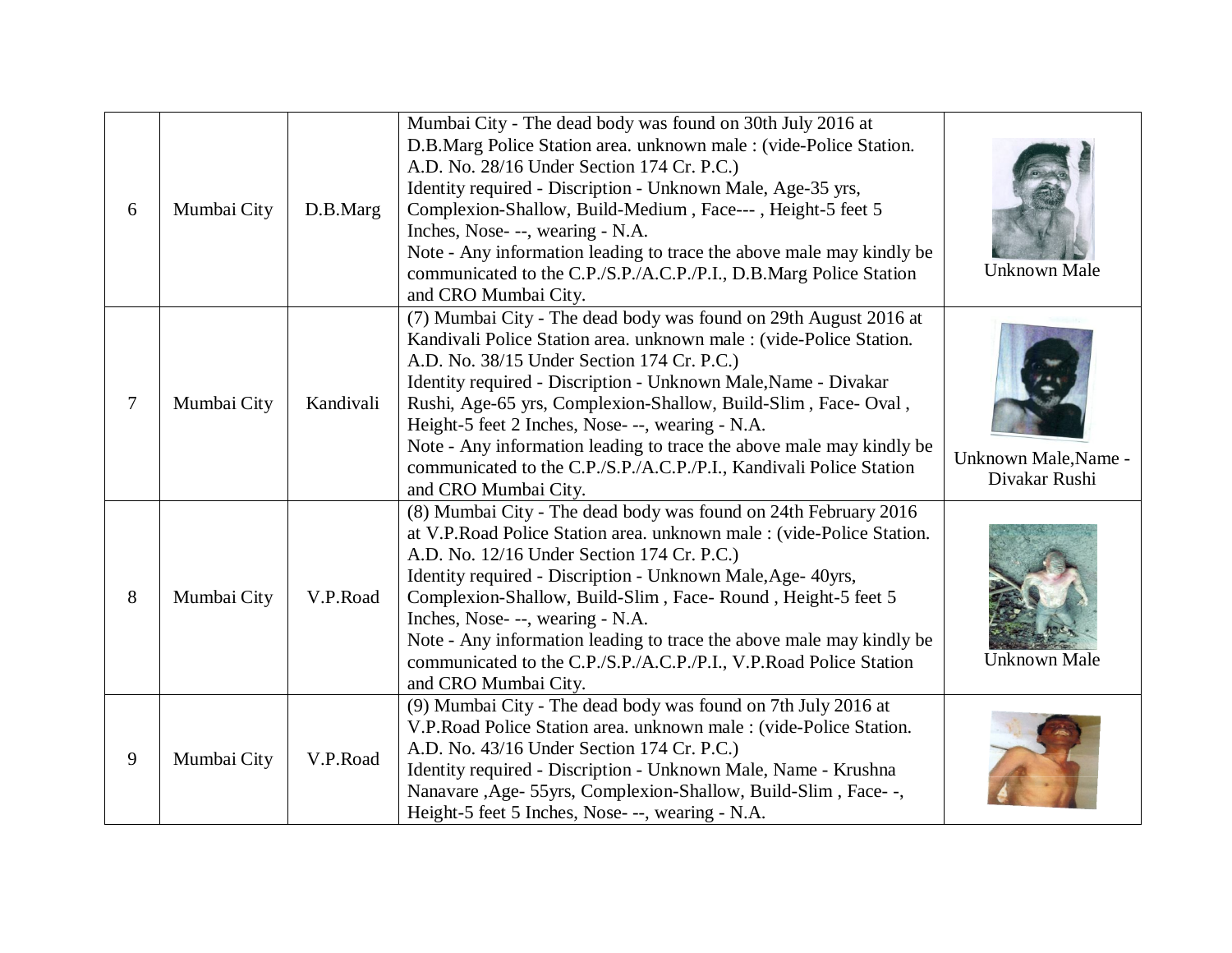| 10 | Mumbai City | Navghar          | (10) Mumbai City - The dead body was found on 24th June 2016 at<br>Navghar Police Station area. unknown male : (vide-Police Station.<br>A.D. No. 39/16 Under Section 174 Cr. P.C.)<br>Identity required - Discription - Unknown Male, Age- 53yrs,<br>Complexion-Shallow, Build--, Face--, Height---, Nose---, wearing -<br><b>Black</b> pant<br>Note - Any information leading to trace the above male may kindly be<br>communicated to the C.P./S.P./A.C.P./P.I., Navghar Police Station<br>and CRO Mumbai City.                                 |  |
|----|-------------|------------------|---------------------------------------------------------------------------------------------------------------------------------------------------------------------------------------------------------------------------------------------------------------------------------------------------------------------------------------------------------------------------------------------------------------------------------------------------------------------------------------------------------------------------------------------------|--|
| 11 | Mumbai City | Marrin<br>Driver | (10) Mumbai City - The dead body was found on $3rd$ Augest 2016 at<br>Marine Drive Police Station area. unknown male: (vide-Police<br>Station. A.D. No. 28/16 Under Section 174 Cr. P.C.)<br>Identity required - Discription - Unknown Male-Mohanlal Dindo,<br>Age- 40yrs, Complexion-Shallow, Build--, Face--, Height-5, 5<br>Inches--, Nose- --, wearing - Black pant<br>Note - Any information leading to trace the above male may kindly be<br>communicated to the C.P./S.P./A.C.P./P.I., Marine Drive Police<br>Station and CRO Mumbai City. |  |
| 12 | Mumbai City | Mulund           | (10) Mumbai City - The dead body was found on $3rd$ Augest 2016 at<br>Mulund Police Station area. unknown male: (vide-Police Station.<br>A.D. No. 28/16 Under Section 174 Cr. P.C.)<br>Identity required - Discription - Unknown Male-Mohanlal Dindo,<br>Age- 40yrs, Complexion-Shallow, Build--, Face--, Height-5, 5<br>Inches--, Nose- --, wearing - Black pant<br>Note - Any information leading to trace the above male may kindly be<br>communicated to the C.P./S.P./A.C.P./P.I., Mulund Police Station and<br>CRO Mumbai City.             |  |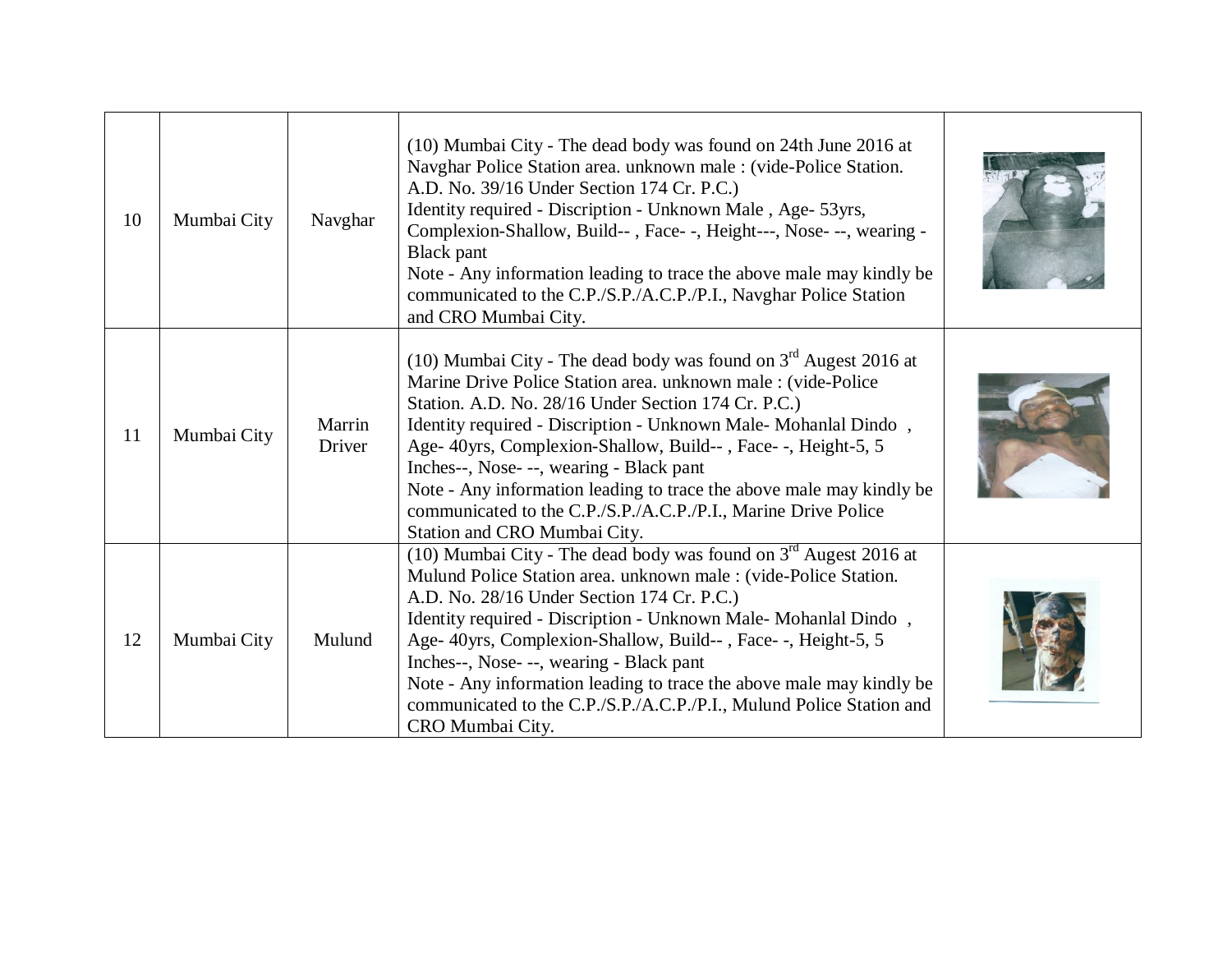| 13 | Mumbai City | Mulund          | (13) Mumbai City - The dead body was found at Mulund Police<br>Station area. unknown male : (vide-Police Station. A.D. No. 107/16<br>Under Section 174 Cr. P.C.)<br>Identity required - Discription - Unknown Male, Name-Nagesh Shetty<br>Age- 45yrs, Complexion-Shallow, Build-Medium, Face--, Height-5<br>feet 5 Inches, Nose- --, wearing - Blue Full Shirt & White full Pant.<br>Note - Any information leading to trace the above male may<br>kindly be communicated to the C.P./S.P./A.C.P./P.I., Mulund Police<br>Station and CRO Mumbai City. |  |
|----|-------------|-----------------|-------------------------------------------------------------------------------------------------------------------------------------------------------------------------------------------------------------------------------------------------------------------------------------------------------------------------------------------------------------------------------------------------------------------------------------------------------------------------------------------------------------------------------------------------------|--|
| 14 | Mumbai City | Mulund          | (14) Mumbai City - The dead body was found on 1st August at<br>Mulund Police Station area. unknown male: (vide-Police Station.<br>A.D. No. 119/16 Under Section 174 Cr. P.C.)<br>Identity required - Discription - Unknown Male, Name- Suresh<br>singpamya Age- 70yrs, Complexion-Shallow, Build-Strong, Face--,<br>Height-5 feet 2 Inches, Nose---, wearing - N.A.<br>Note - Any information leading to trace the above male may kindly be<br>communicated to the C.P./S.P./A.C.P./P.I., Mulund Police Station and<br>CRO Mumbai City.               |  |
| 15 | Mumbai City | Samatanaga<br>r | (15) Mumbai City - The dead body was found on 16th July 2016 at<br>Samatanagar Police Station area. unknown male : (vide-Police<br>Station. A.D. No. 107/16 Under Section 174 Cr. P.C.)<br>Identity required - Discription - Unknown Male, Age- 55yrs,<br>Complexion-Shallow, Build---, Face--, Height-5 feet 2 Inches, Nose-<br>--, wearing - N.A.<br>Note - Any information leading to trace the above male may kindly be<br>communicated to the C.P./S.P./A.C.P./P.I., Samtanagar Police Station<br>and CRO Mumbai City.                           |  |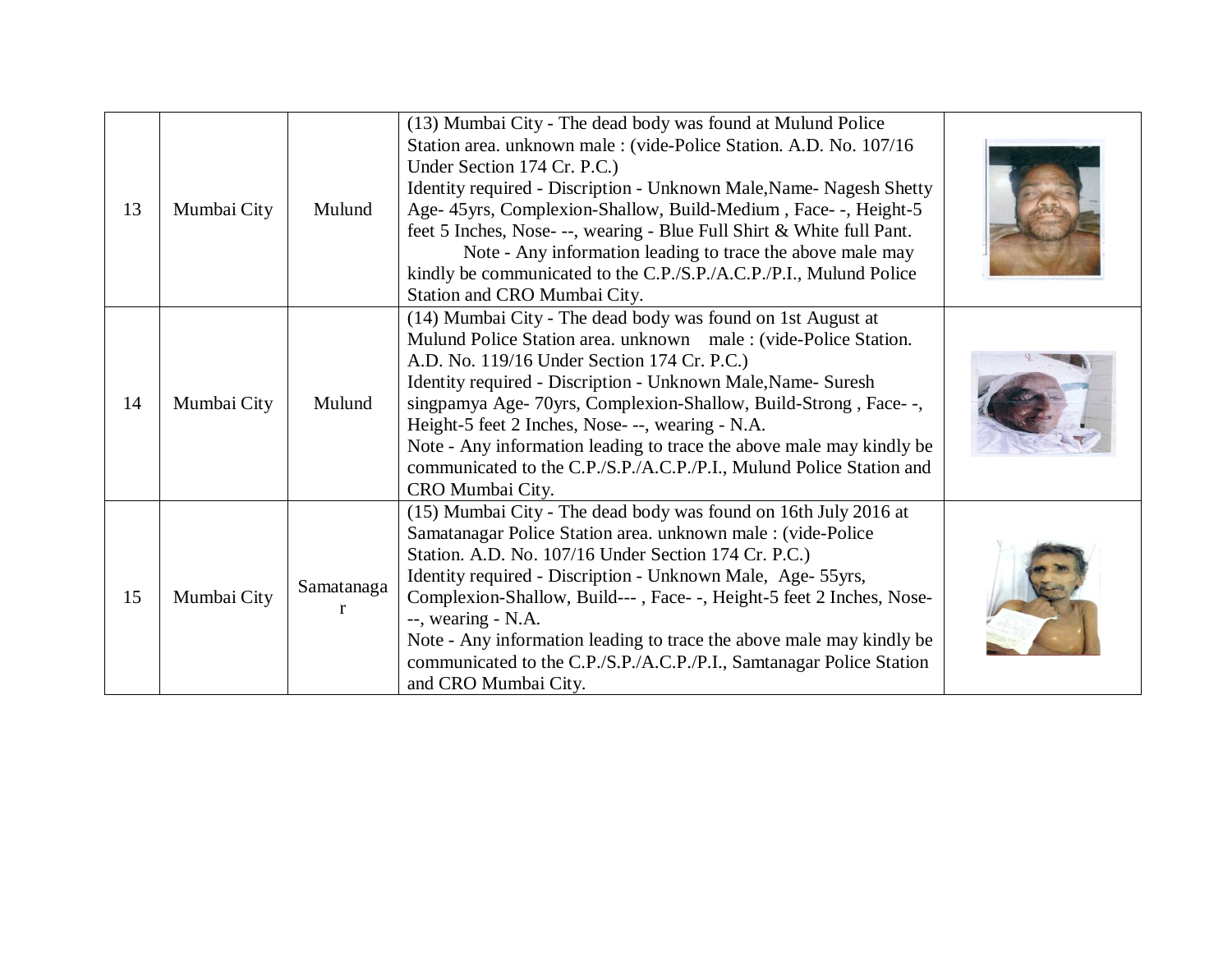| 16 | Mumbai City | Mulund      | (16) Mumbai City - The dead body was found on 10th July 2016 at<br>Mulund Police Station area. unknown male: (vide-Police Station.<br>A.D. No. 78/15 Under Section 174 Cr. P.C.)<br>Identity required - Discription - Unknown Male, Name - Vitthal<br>Mangesh Lotekar, Age- 60yrs, Complexion-Shallow, Build---, Face-<br>-, Height-5 feet 6 Inches, Nose- --, wearing - N.A.<br>Note - Any information leading to trace the above male may kindly be<br>communicated to the C.P./S.P./A.C.P./P.I., Mulund Police Station and<br>CRO Mumbai City. |  |
|----|-------------|-------------|---------------------------------------------------------------------------------------------------------------------------------------------------------------------------------------------------------------------------------------------------------------------------------------------------------------------------------------------------------------------------------------------------------------------------------------------------------------------------------------------------------------------------------------------------|--|
| 17 | Mumbai City | Mulund      | (17) Mumbai City - The dead body was found on 19th July 2016 at<br>Mulund Police Station area. unknown male: (vide-Police Station.<br>A.D. No. 110/16 Under Section 174 Cr. P.C.)<br>Identity required - Discription - Unknown Male, Name - Govind<br>Chatri, Age- 50yrs, Complexion-Shallow, Build-Slim, Face--,<br>Height-5 feet 4 Inches, Nose- --, wearing - N.A.<br>Note - Any information leading to trace the above male may kindly be<br>communicated to the C.P./S.P./A.C.P./P.I., Mulund Police Station and<br>CRO Mumbai City.         |  |
| 18 | Mumbai City | Nirmalnagar | (18) Mumbai City - The dead body was found on 17th July 2016 at<br>Nirmalnagar Police Station area. unknown male : (vide-Police Station.<br>A.D. No. 65/16 Under Section 174 Cr. P.C.)<br>Identity required - Discription - Unknown Male, Age- 60yrs,<br>Complexion-Fair, Build---, Face--, Height-5 feet 6 Inches, Nose---,<br>wearing - N.A.<br>Note - Any information leading to trace the above male may kindly be<br>communicated to the C.P./S.P./A.C.P./P.I., Mulund Police Station and<br>CRO Mumbai City                                 |  |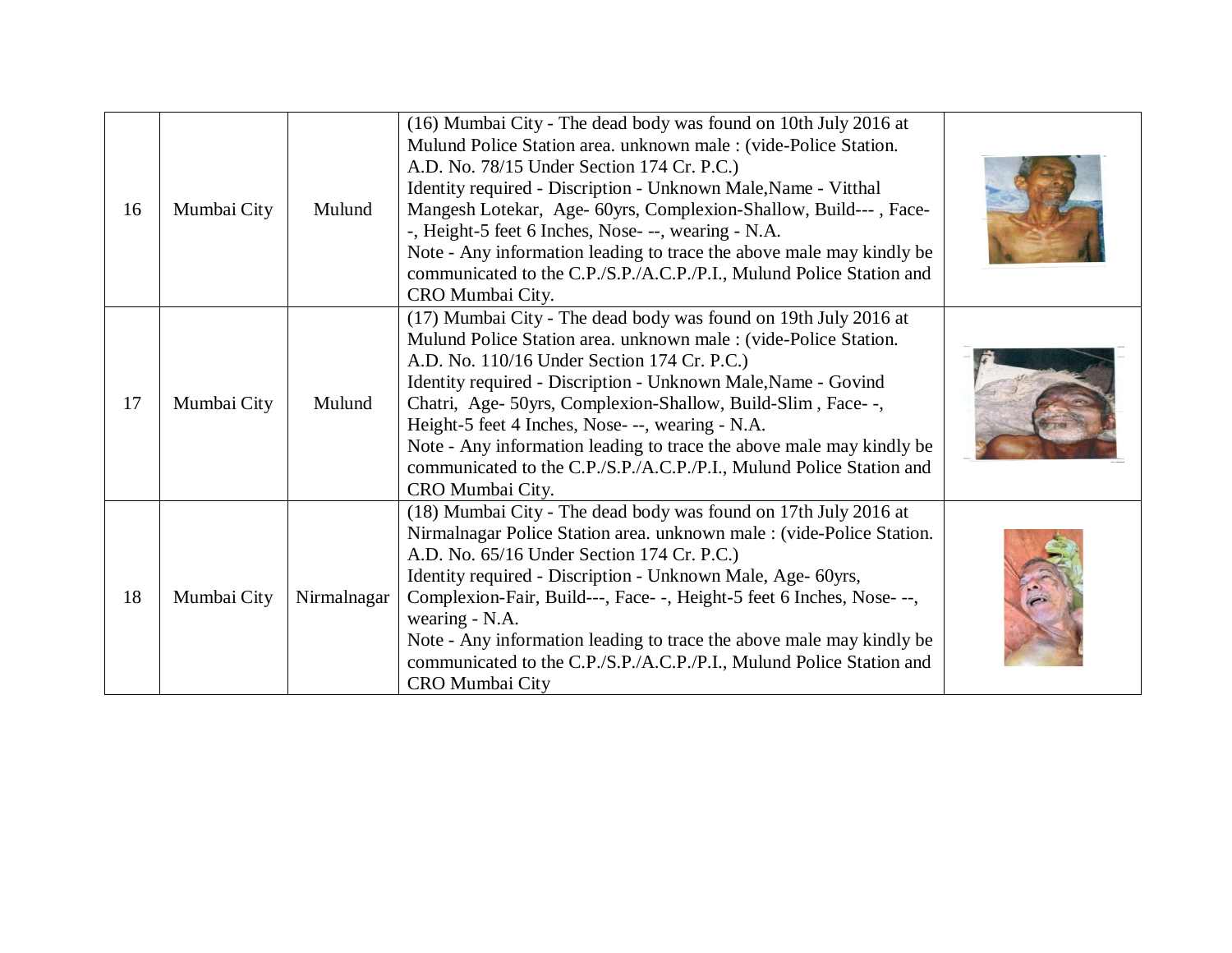| 19 | Mumbai City | Ghatkopar   | (19) Mumbai City - The dead body was found on 4th August 2016 at Ghatkopar<br>Police Station area. unknown male : (vide-Police Station. A.D. No. 142/16 Under<br>Section 174 Cr. P.C.)<br>Identity required - Discription - Unknown Male, Age- 45yrs, Complexion---, Build--<br>-, Face--, Height-5 feet, Nose---, wearing - N.A.<br>Note - Any information leading to trace the above male may kindly be<br>communicated to the C.P./S.P./A.C.P./P.I., Ghatkopar Police Station and CRO<br>Mumbai City                                                        |  |
|----|-------------|-------------|----------------------------------------------------------------------------------------------------------------------------------------------------------------------------------------------------------------------------------------------------------------------------------------------------------------------------------------------------------------------------------------------------------------------------------------------------------------------------------------------------------------------------------------------------------------|--|
| 20 | Mumbai City | Bhoiwada    | (20) Mumbai City - The dead body was found on 15th August 2016 at<br>Bhoiwada Police Station area. unknown male : (vide-Police Station.<br>A.D. No. 76/16 Under Section 174 Cr. P.C.)<br>Identity required - Discription - Unknown Male, Age- 60yrs,<br>Complexion---, Build-medium, Face--, Height-5 feet 7Inches, Nose--<br>-, wearing - N.A.<br>Note - Any information leading to trace the above male may<br>kindly be communicated to the C.P./S.P./A.C.P./P.I., Ghatkopar<br>Police Station and CRO Mumbai City                                          |  |
| 21 | Thane City  | Vartaknagar | (21) Thane City - The dead body was found on 13th August 2016 at<br>Vartaknagar Police Station area. unknown Female : (vide-Police<br>Station. A.D. No. 82/16 Under Section 174 Cr. P.C.)<br>Identity required - Discription - Unknown Female, Age- 50yrs,<br>Complexion---, Build-strong, Face--, Height-5 feet, Nose- straight,<br>wearing - white purple saree $\&$ purple blouse.<br>Note - Any information leading to trace the above Female may<br>kindly be communicated to the C.P./S.P./A.C.P./P.I., Vartaknagar<br>Police Station and CRO Thane City |  |
| 22 | Thane City  | Manpada     | (22) Thane City - The dead body was found on 23rd August 2016 at<br>Manpada Police Station area. unknown Female : (vide-Police Station.<br>C.R. No. 427/16 Under Section IPC302,201.)<br>Identity required - Discription - Unknown Female, Age- 30yrs,<br>Complexion---, Build-strong, Face--, Height-5--, Nose---, wearing -<br>Maroon saree & Maroon blouse, Black Yellow beed Mangalsutra.,<br>two yellow bangles. Anclets in both legs.                                                                                                                    |  |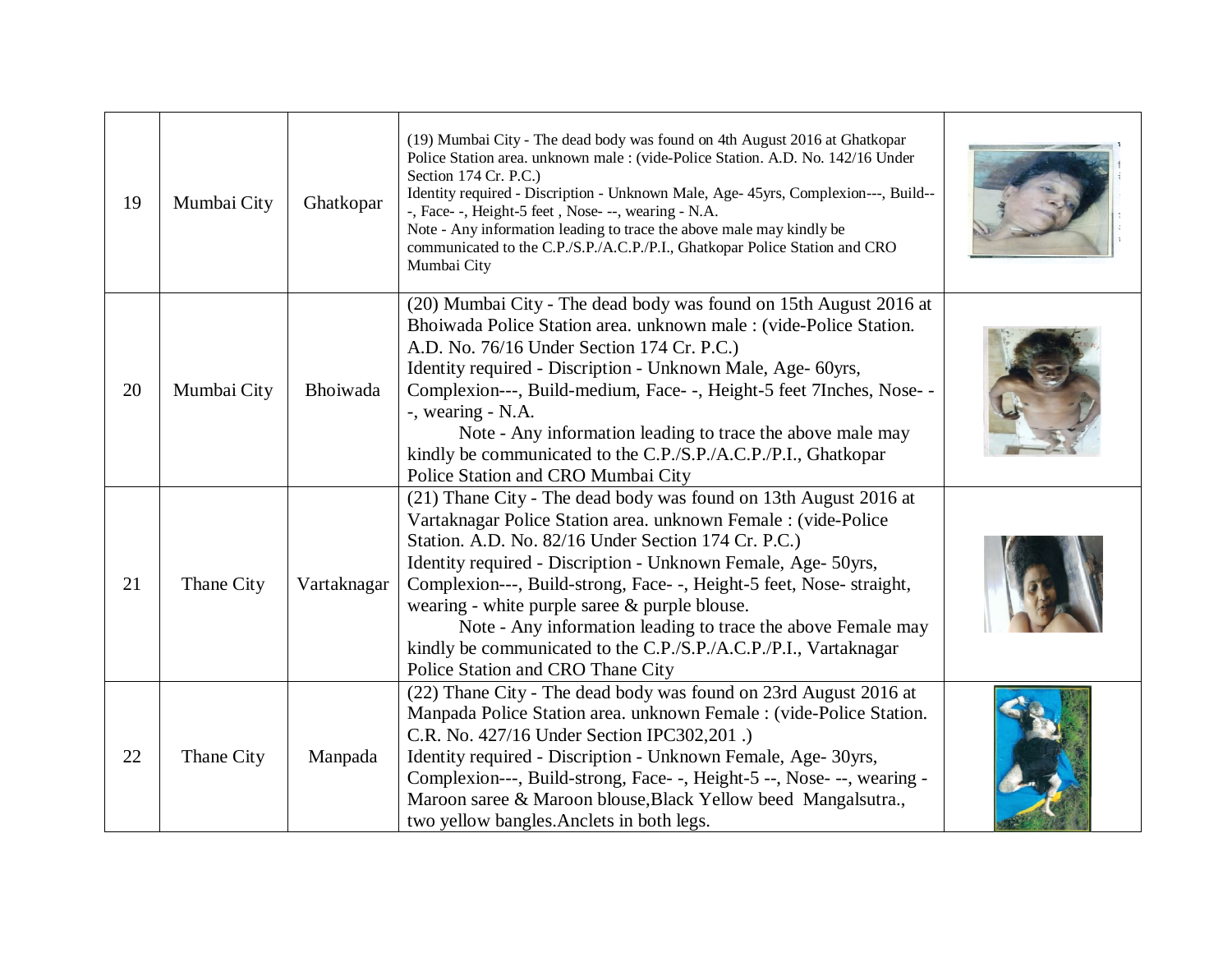|    |                   |           | Note - Any information leading to trace the above male may              |  |
|----|-------------------|-----------|-------------------------------------------------------------------------|--|
|    |                   |           | kindly be communicated to the C.P./S.P./A.C.P./P.I., Manpada Police     |  |
|    |                   |           | <b>Station and CRO Thane City</b>                                       |  |
|    |                   |           | (23) Solapur Rural- The dead body was found on 2nd March 2014 at        |  |
|    |                   |           | Kurduwadi Police Station area. unknown Male: (vide-Police Station.      |  |
|    |                   |           | A.D. No. 05/14 Under Section 174 Cr. P.C.)                              |  |
|    |                   |           | Identity required - Discription - Unknown Male, Age- 35yrs,             |  |
| 23 | Solapur Rural     | Kurduwadi | Complexion-Fair, Build---, Face- -, Height---, Nose- big, wearing -     |  |
|    |                   |           | orange half baniyan, yellow blueish lining underwear, white full shirt. |  |
|    |                   |           | Note - Any information leading to trace the above Female may            |  |
|    |                   |           | kindly be communicated to the C.P./S.P./A.C.P./P.I., Kurduwadi          |  |
|    |                   |           | Police Station and CRO Solapur Rural                                    |  |
|    |                   |           | (24) Pune Rural - The dead body was found on 15th May 2016 at           |  |
|    |                   |           | Aalandi Police Station area. unknown male : (vide-Police Station.       |  |
|    |                   |           | A.D. No. 42/16 Under Section 174 Cr. P.C.)                              |  |
|    |                   |           | Identity required - Discription - Unknown Male, Age- 45yrs,             |  |
| 24 | <b>Pune Rural</b> | Aalandi   | Complexion-Black shallow, Build-slim, Face-oval, Height--, Nose---,     |  |
|    |                   |           | wearing - grey full shirt & white full pant.                            |  |
|    |                   |           | Note - Any information leading to trace the above male may              |  |
|    |                   |           | kindly be communicated to the C.P./S.P./A.C.P./P.I., Aalandi Police     |  |
|    |                   |           | <b>Station and CRO Pune Rural.</b>                                      |  |
|    |                   |           | (25) Solapur City-The dead body was found on 25th February 2013 at      |  |
|    |                   |           | Jail Road Police Station area. unknown male: (vide-Police Station.      |  |
|    |                   |           | A.D. No. 11/13 Under Section 174 Cr. P.C.)                              |  |
|    |                   |           | Identity required - Discription - Unknown Male Name-Raju                |  |
| 25 | Solapur City      | Jail Road | Mandaval, Age- 30yrs, Complexion--- Build---, Face---, Height--,        |  |
|    |                   |           | Nose- --, wearing - N.A.                                                |  |
|    |                   |           | Note - Any information leading to trace the above male may              |  |
|    |                   |           | kindly be communicated to the C.P./S.P./A.C.P./P.I., Jail Road Police   |  |
|    |                   |           | Station and CRO Solapur City.                                           |  |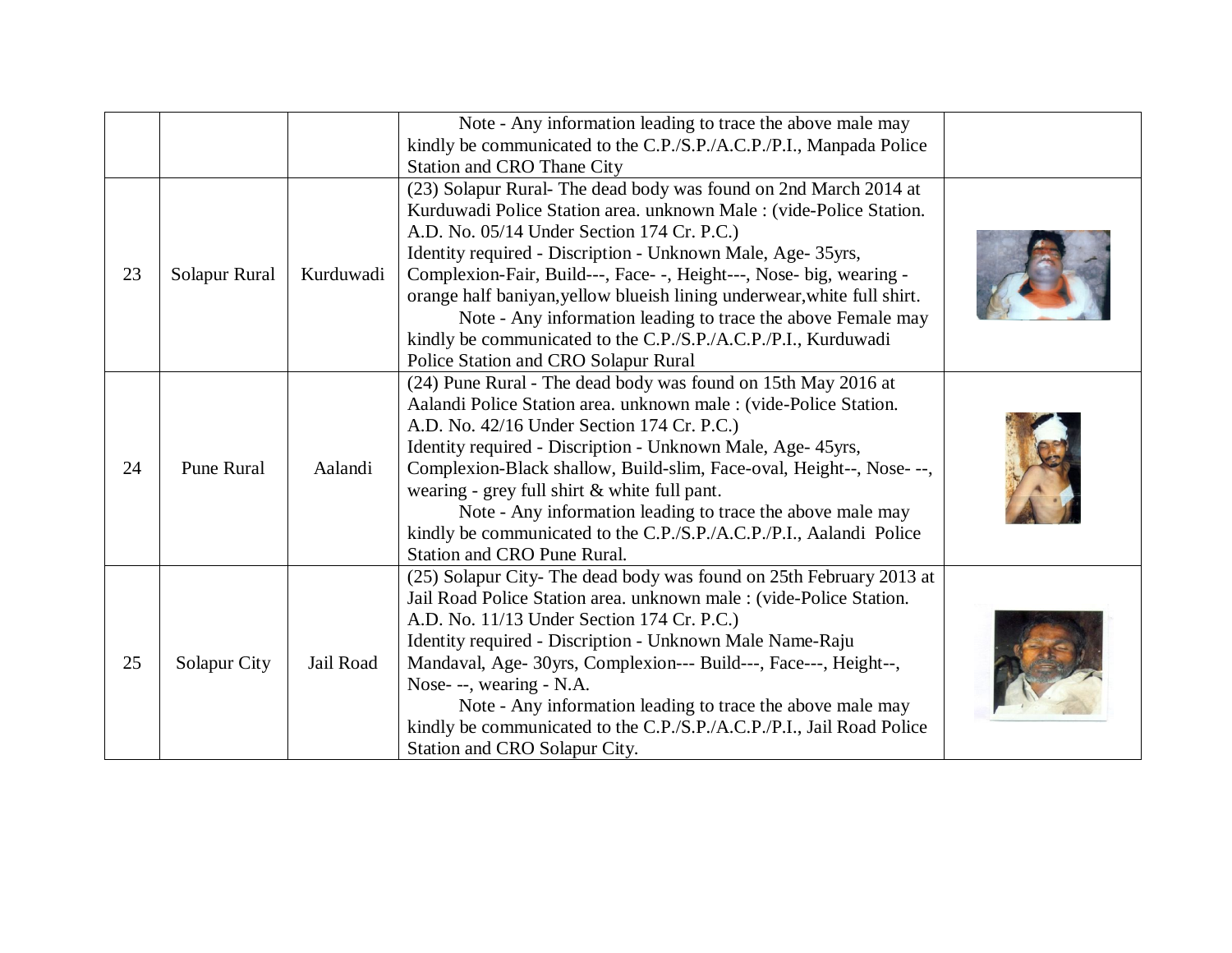| 26 | Solapur City | Jail Road        | (26) Solapur City- The dead body was found on 20th July 2015 at Jail<br>Road Police Station area. unknown male : (vide-Police Station. A.D.<br>No. 36/15 Under Section 174 Cr. P.C.)<br>Identity required - Discription - Unknown Male, Age- 45yrs,<br>Complexion--- Build---, Face---, Height--, Nose- --, wearing - N.A.<br>Note - Any information leading to trace the above male may<br>kindly be communicated to the C.P./S.P./A.C.P./P.I., Jail Road Police<br>Station and CRO Solapur City.                                                             |  |
|----|--------------|------------------|----------------------------------------------------------------------------------------------------------------------------------------------------------------------------------------------------------------------------------------------------------------------------------------------------------------------------------------------------------------------------------------------------------------------------------------------------------------------------------------------------------------------------------------------------------------|--|
| 27 | Satara       | Satara<br>Taluka | (27) Satara-The dead body was found on 14th July2016 at Satara<br>Taluka Police Station area. unknown male : (vide-Police Station.<br>A.D. No. 88/16 Under Section 174 Cr. P.C.)<br>Identity required - Discription - Unknown Male, Age- 45yrs,<br>Complexion--- Build-thin, Face-Round, Height- 5 feet 4 inches, Nose-<br>straight, wearing - white lining full shirt, brown full pant.<br>Note - Any information leading to trace the above male may<br>kindly be communicated to the C.P./S.P./A.C.P./P.I., Satara Taluka<br>Police Station and CRO Satara. |  |
| 28 | Sindhudurg   | Sawantwadi       | (28) Sindhudurg- The dead body was found on 24th April 2016 at<br>unknown male: (vide-Police<br>Sawantwadi Police Station area.<br>Station. A.D. No. 21/16 Under Section 174 Cr. P.C.)<br>Identity required - Discription - Unknown Male, Age- 40yrs,<br>Complexion-shallow Build-thin, Face-Oval, Height- 5 feet 5 inches,<br>Nose- Mark injuries on nose, wearing - Blue half pant.<br>Note - Any information leading to trace the above male may<br>kindly be communicated to the C.P./S.P./A.C.P./P.I., Sawantwadi<br>Police Station and CRO Sindhudurg.   |  |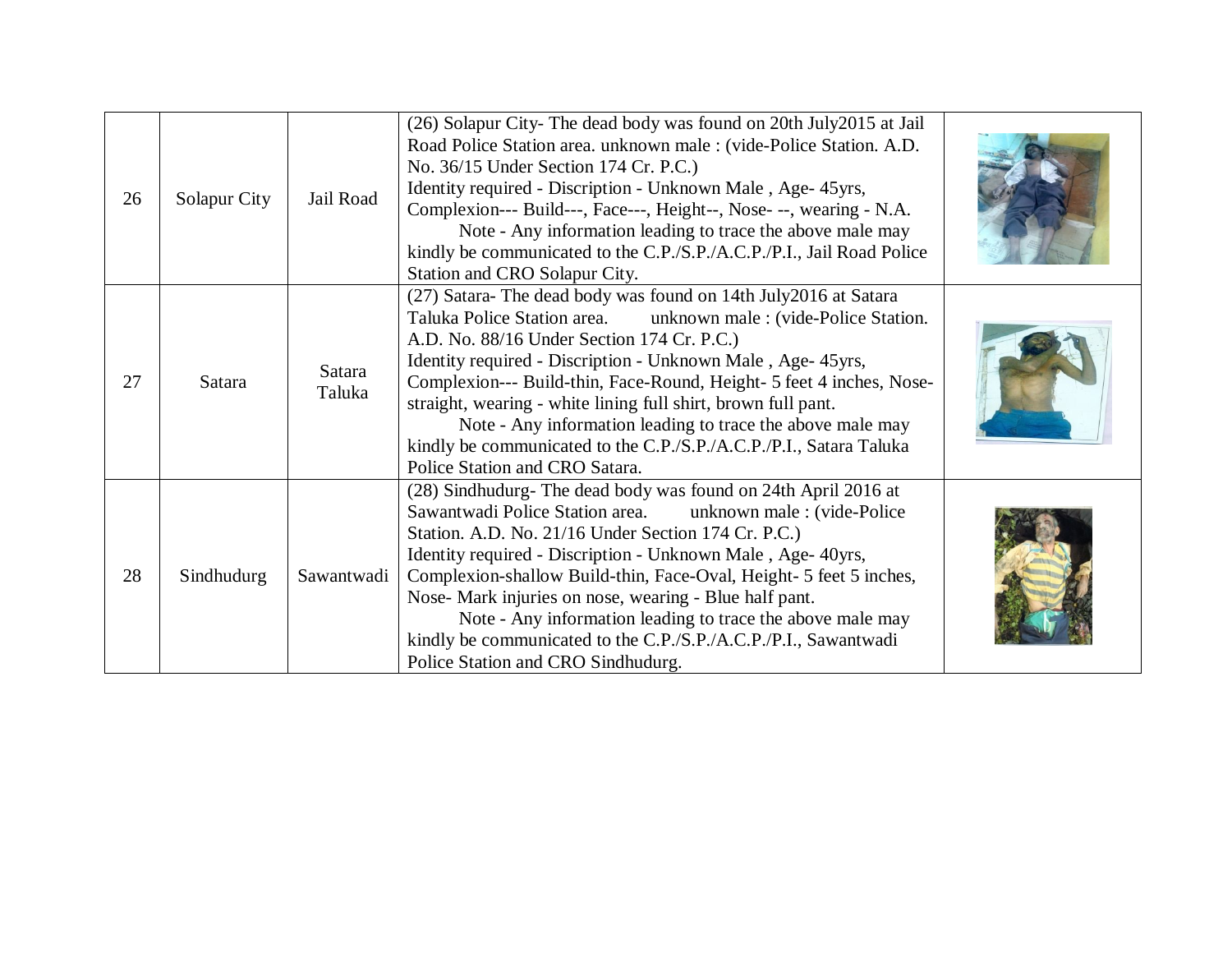| 29 | Pune Rly  | Solapur Rly      | (29) Pune Rly - The dead body was found on 31st April 2016 at<br>Solapur Rly Police Station area. unknown male : (vide-Police Station.<br>A.D. No. 60/16 Under Section 174 Cr. P.C.)<br>Identity required - Discription - Unknown Male, Age- 60yrs,<br>Complexion-Fair Build-Slim, Face-Oval, Height- 5 feet 6 inches,<br>Nose- ---, wearing - Yellow, Blue lining Full shirt, bluiesh pant.<br>Note - Any information leading to trace the above male may<br>kindly be communicated to the C.P./S.P./A.C.P./P.I., Solapur Rly<br>Police Station and CRO Pune Rly.                                    |  |
|----|-----------|------------------|-------------------------------------------------------------------------------------------------------------------------------------------------------------------------------------------------------------------------------------------------------------------------------------------------------------------------------------------------------------------------------------------------------------------------------------------------------------------------------------------------------------------------------------------------------------------------------------------------------|--|
| 30 | Pune City | Deccan           | (30) Pune City - The dead body was found on 13rd August 2016 at<br>unknown male : (vide-Police Station.<br>Deccan Police Station area.<br>A.D. No. 81/16 Under Section 174 Cr. P.C.)<br>Identity required - Discription - Unknown Male, Age- 35yrs,<br>Complexion-Black Shalllow Build-Slim, Face-Oval, Height- 5 feet 4<br>inches, Nose- Straight, wearing - Green color T-shirt, black color<br>night pant.<br>Note - Any information leading to trace the above male may<br>kindly be communicated to the C.P./S.P./A.C.P./P.I., Deccan Police<br>Station and CRO Pune City.                       |  |
| 31 | Pune City | Warje<br>Malwadi | (31) Pune City - The dead body was found on 07th April 2016 at<br>Warje Malwadi Police Station area.<br>unknown male: (vide-Police<br>Station. A.D. No. 46/16 Under Section 174 Cr. P.C.)<br>Identity required - Discription - Unknown Male, Age- 40yrs,<br>Complexion-Black Shalllow Build---, Face-Oval, Height- ----, Nose-<br>Straight, wearing - Half yellow shirt, black color full pant.<br>"ABPOSZTIV" tatoo on hand<br>Note - Any information leading to trace the above male may<br>kindly be communicated to the C.P./S.P./A.C.P./P.I., Warje Malwadi<br>Police Station and CRO Pune City. |  |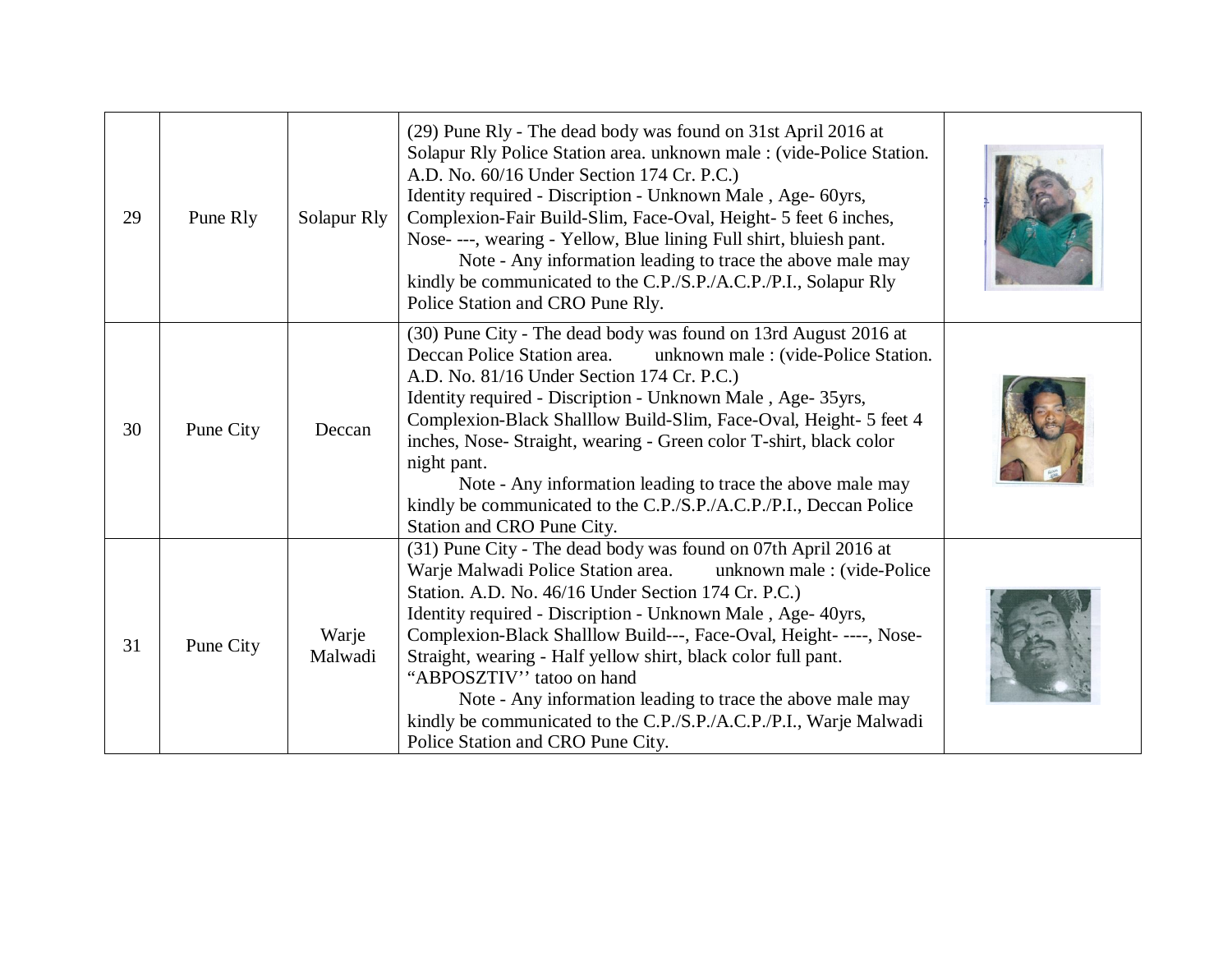| 32 | Pune City | <b>MIDC</b><br>Bhosari | (32) Pune City - The dead body was found on 02th August 2016 at<br>MIDC Bhosari Police Station area.unknown male : (vide-Police<br>Station. A.D. No. 211/16 Under Section 174 Cr. P.C.)<br>Identity required - Discription - Unknown Male, Name - Ramesh<br>Mate Age- 30yrs, Complexion-Black Shalllow Build-Slim, Face-<br>Oval, Height- 5 Feet 2 Inches, Nose- Straight, wearing - Half yellow<br>shirt, black color full pant. "ABPOSZTIV" tatoo on hand<br>Note - Any information leading to trace the above male may<br>kindly be communicated to the C.P./S.P./A.C.P./P.I., MIDC Bhosari<br>Police Station and CRO Pune City. |  |
|----|-----------|------------------------|-------------------------------------------------------------------------------------------------------------------------------------------------------------------------------------------------------------------------------------------------------------------------------------------------------------------------------------------------------------------------------------------------------------------------------------------------------------------------------------------------------------------------------------------------------------------------------------------------------------------------------------|--|
| 33 | Pune City | Bundgarden             | (33) Pune City - The dead body was found on 14th August 2012 at<br>Bundgarden Police Station area. unknown male : (vide-Police Station.<br>A.D. No. 154/12 Under Section 174 Cr. P.C.)<br>Identity required - Discription - Unknown Male, Age- 50yrs,<br>Complexion-Black Shalllow Build-Slim, Face-Oval, Height- 5 Feet 2<br>Inches, Nose-Straight, wearing - N.A.<br>Note - Any information leading to trace the above male may<br>kindly be communicated to the C.P./S.P./A.C.P./P.I., Bundgarden<br>Police Station and CRO Pune City.                                                                                           |  |
| 34 | Pune City | Bundgarden             | (34) Pune City - The dead body was found on 12th July 2016 at<br>Bundgarden Police Station area. unknown female : (vide-Police<br>Station. A.D. No. 115/16 Under Section 174 Cr. P.C.)<br>Identity required - Discription - Unknown female, Age- 65yrs,<br>Complexion-Fair, Build-Slim, Face-Oval, Height- 4 Feet 2 Inches,<br>Nose- Straight, wearing -N.A. old wound mark near right ear.<br>Note - Any information leading to trace the above female may<br>kindly be communicated to the C.P./S.P./A.C.P./P.I., Bundgarden<br>Police Station and CRO Pune City.                                                                 |  |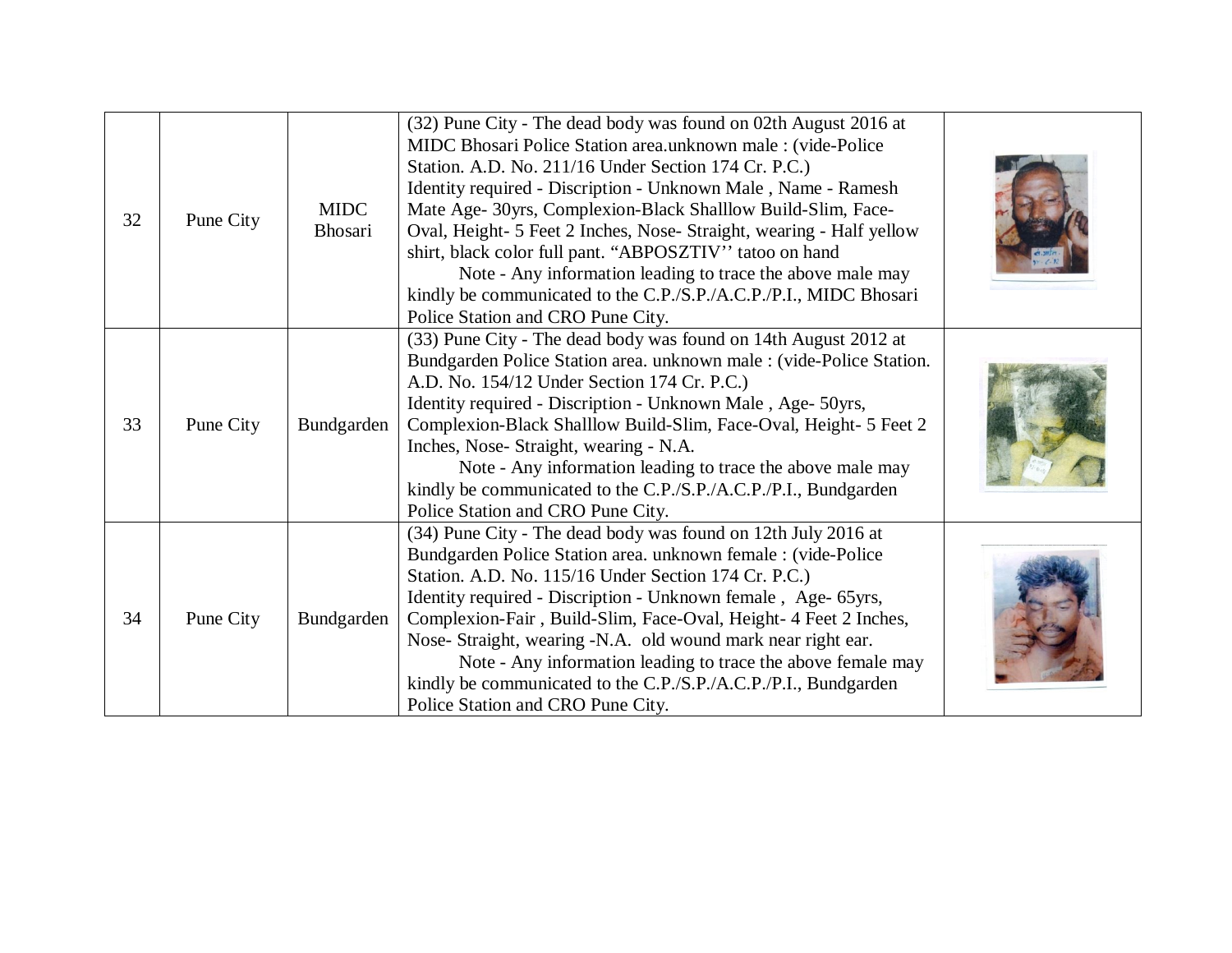| 35 | Pune City | Bundgarden | (35) Pune City - The dead body was found on 18th July 2011 at<br>Bundgarden Police Station area. unknown male : (vide-Police Station.<br>A.D. No. 143/11 Under Section 174 Cr. P.C.)<br>Identity required - Discription - Unknown male, Age- 40yrs,<br>Complexion-Fair, Build-Strong, Face-circular, Height- 5 Feet 6<br>Inches, Nose- Straight, wearing -white pant shirt.<br>Note - Any information leading to trace the above male may<br>kindly be communicated to the C.P./S.P./A.C.P./P.I., Bundgarden<br>Police Station and CRO Pune City. |  |
|----|-----------|------------|---------------------------------------------------------------------------------------------------------------------------------------------------------------------------------------------------------------------------------------------------------------------------------------------------------------------------------------------------------------------------------------------------------------------------------------------------------------------------------------------------------------------------------------------------|--|
| 36 | Pune City | Bundgarden | (36) Pune City - The dead body was found on 13th October 2010 at<br>Bundgarden Police Station area. unknown male : (vide-Police<br>Station. A.D. No. 234/10 Under Section 174 Cr. P.C.)<br>Identity required - Discription - Unknown male, Age-70yrs,<br>Complexion-Fair, Build-Medium, Face-circular, Height- 5 Feet 6<br>Inches, Nose- Straight, wearing -Pant shirt.<br>Note - Any information leading to trace the above male may<br>kindly be communicated to the C.P./S.P./A.C.P./P.I., Bundgarden<br>Police Station and CRO Pune City.     |  |
| 37 | Pune City | Bundgarden | (37) Pune City - The dead body was found on 10th August 2010 at<br>Bundgarden Police Station area. unknown male : (vide-Police<br>Station. A.D. No. 177/10 Under Section 174 Cr. P.C.)<br>Identity required - Discription - Unknown male, Age- 35yrs,<br>Complexion-Fair, Build-Strong, Face-circular, Height- 5 Feet 5<br>Inches, Nose- Straight, wearing -Pant shirt.<br>Note - Any information leading to trace the above male may<br>kindly be communicated to the C.P./S.P./A.C.P./P.I., Bundgarden<br>Police Station and CRO Pune City.     |  |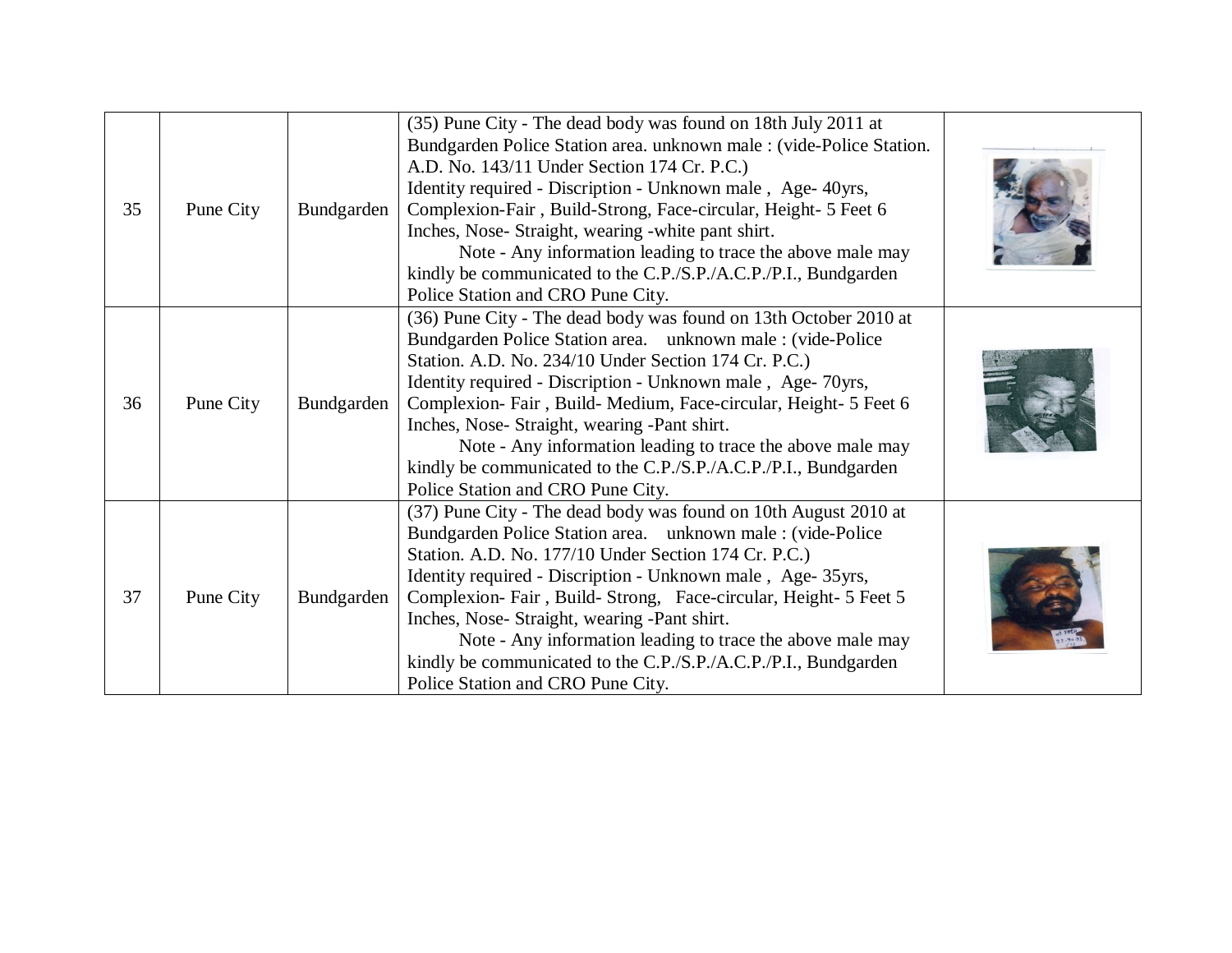| 38 | Pune City | Bundgarden | (38) Pune City - The dead body was found on 22nd October 2013 at<br>Bundgarden Police Station area. unknown male : (vide-Police<br>Station. A.D. No. 210/13 Under Section 174 Cr. P.C.)<br>Identity required - Discription - Unknown male, Age- 55yrs,<br>Complexion- black shallow, Build-Fat, Face-circular, Height-5<br>Feet 5 Inches, Nose-Straight, wearing -N.A.<br>Note - Any information leading to trace the above male may<br>kindly be communicated to the C.P./S.P./A.C.P./P.I., Bundgarden<br>Police Station and CRO Pune City.          |  |
|----|-----------|------------|-------------------------------------------------------------------------------------------------------------------------------------------------------------------------------------------------------------------------------------------------------------------------------------------------------------------------------------------------------------------------------------------------------------------------------------------------------------------------------------------------------------------------------------------------------|--|
| 39 | Pune City | Bundgarden | (39) Pune City - The dead body was found on 10th November 2010at<br>Bundgarden Police Station area. unknown male: (vide-Police<br>Station. A.D. No. 209/10 Under Section 174 Cr. P.C.)<br>Identity required - Discription - Unknown male, Age- 60yrs,<br>Complexion-fair, Build-strong, Face-circular, Height- 5 Feet 4<br>Inches, Nose- Straight, wearing -Pant shirt.<br>Note - Any information leading to trace the above male may<br>kindly be communicated to the C.P./S.P./A.C.P./P.I., Bundgarden<br>Police Station and CRO Pune City.         |  |
| 40 | Pune City | Bundgarden | (40) Pune City - The dead body was found on 18th December 2011at<br>Bundgarden Police Station area. unknown male : (vide-Police<br>Station. A.D. No. 253/11 Under Section 174 Cr. P.C.)<br>Identity required - Discription - Unknown male, Age-70yrs,<br>Complexion-black, Build-slim, Face-oval, Height- 5 Feet 2<br>Inches, Nose- Straight, wearing -N.A. white spot on back.<br>Note - Any information leading to trace the above male may<br>kindly be communicated to the C.P./S.P./A.C.P./P.I., Bundgarden<br>Police Station and CRO Pune City. |  |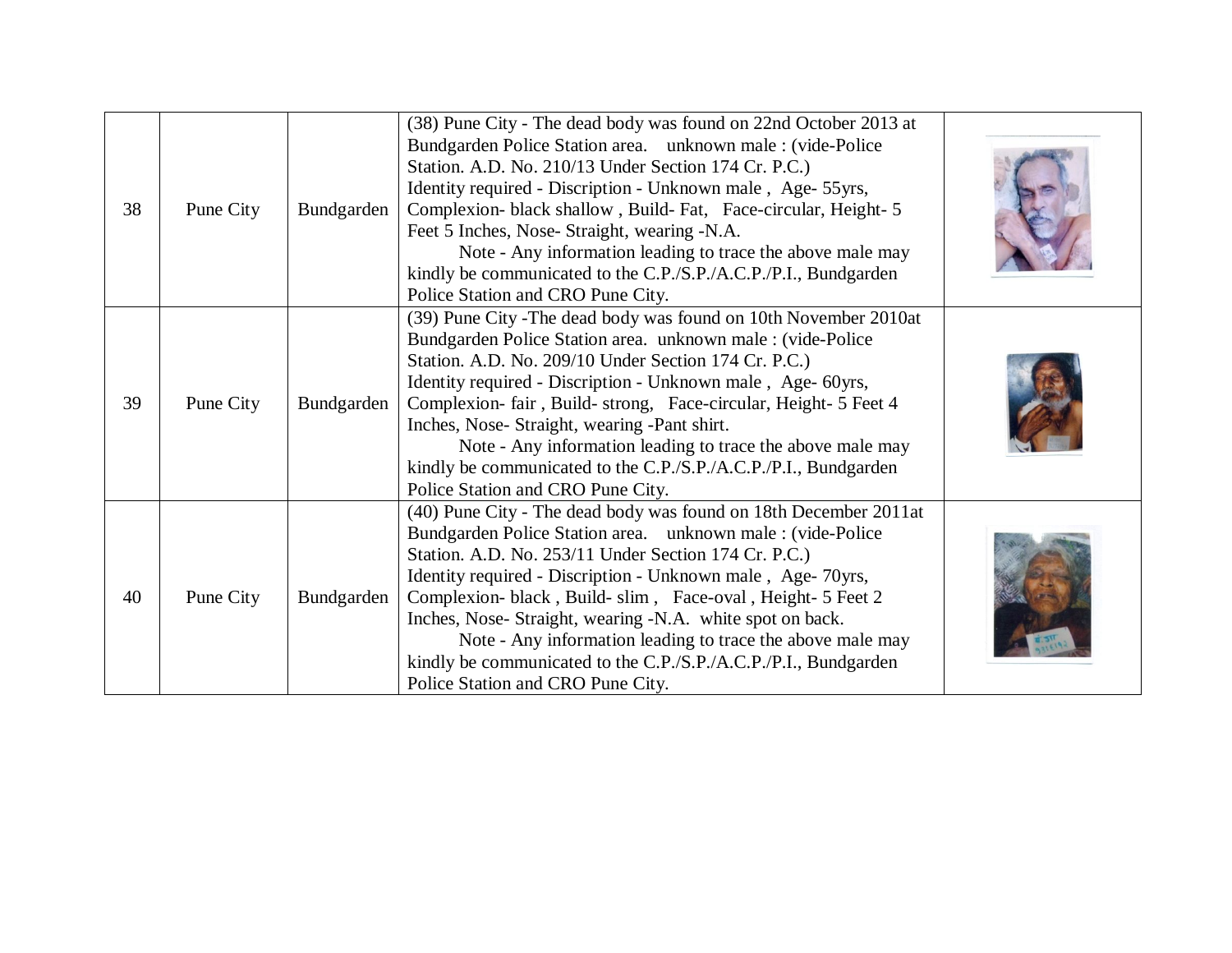| 41 | Pune City | Bundgarden | (41) Pune City - The dead body was found on 13th June2012 at<br>Bundgarden Police Station area. unknown female : (vide-Police<br>Station. A.D. No. 103/12 Under Section 174 Cr. P.C.)<br>Identity required - Discription - Unknown female, Age- 60yrs,<br>Complexion- black shallow, Build- medium, Face-oval, Height- 5<br>Feet, Nose- Straight, wearing -yellow saree & green blouse. Tatoo on<br>inside of right hand.<br>Note - Any information leading to trace the above female may<br>kindly be communicated to the C.P./S.P./A.C.P./P.I., Bundgarden<br>Police Station and CRO Pune City. |         |
|----|-----------|------------|---------------------------------------------------------------------------------------------------------------------------------------------------------------------------------------------------------------------------------------------------------------------------------------------------------------------------------------------------------------------------------------------------------------------------------------------------------------------------------------------------------------------------------------------------------------------------------------------------|---------|
| 42 | Pune City | Bundgarden | (42) Pune City - The dead body was found on 29th June 2008 at<br>Bundgarden Police Station area. unknown male : (vide-Police<br>Station. A.D. No. 157/08 Under Section 174 Cr. P.C.)<br>Identity required - Discription - Unknown male , Name - J. Anthony,<br>Age- 82yrs, Complexion- black shallow, Build- Slim, Face-oval<br>, Height- 5 Feet 5 Inches, Nose- Straight, wearing -shirt.<br>Note - Any information leading to trace the above male may<br>kindly be communicated to the C.P./S.P./A.C.P./P.I., Bundgarden<br>Police Station and CRO Pune City.                                  |         |
| 43 | Pune City | Bundgarden | (43) Pune City - The dead body was found on 03rd August 2012 at<br>Bundgarden Police Station area. unknown male : (vide-Police<br>Station. A.D. No. 145/12 Under Section 174 Cr. P.C.)<br>Identity required - Discription - Unknown male, Age- 40yrs,<br>Complexion-fair, Build-Medium, Face-oval, Height- 5 Feet 5<br>Inches, Nose- Straight, wearing -shirt & black pant.<br>Note - Any information leading to trace the above male may<br>kindly be communicated to the C.P./S.P./A.C.P./P.I., Bundgarden<br>Police Station and CRO Pune City.                                                 | 825 CKU |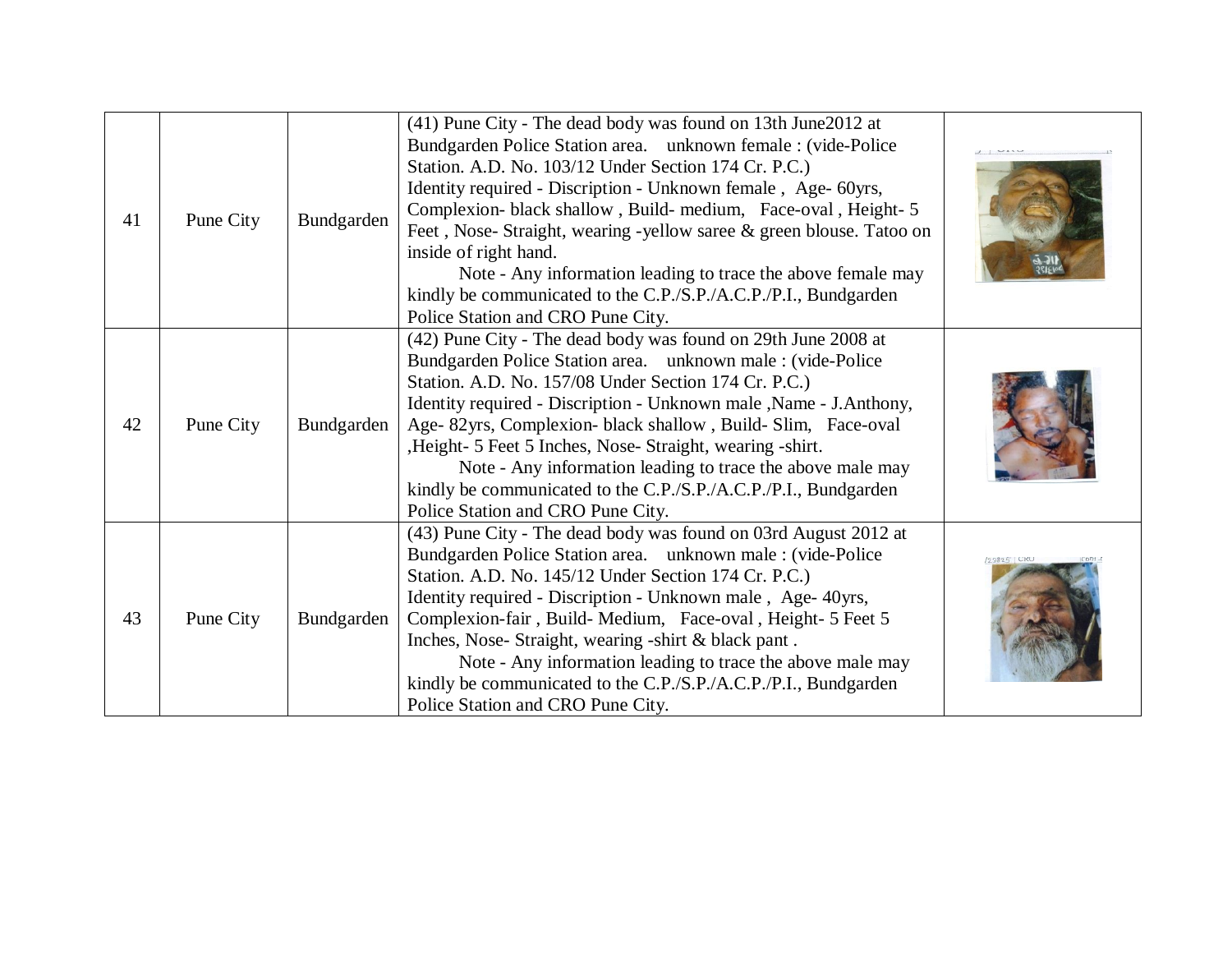| 44 | Pune City    | Bundgarden | (44) Pune City - The dead body was found on 30th June 2013 at<br>Bundgarden Police Station area. unknown male : (vide-Police<br>Station. A.D. No. 123/13 Under Section 174 Cr. P.C.)<br>Identity required - Discription - Unknown male, Age- 45yrs,<br>Complexion- black shallow, Build- slim, Face-oval, Height- 5 Feet<br>2 Inches, Nose- Straight, wearing -N.A.<br>Note - Any information leading to trace the above male may<br>kindly be communicated to the C.P./S.P./A.C.P./P.I., Bundgarden<br>Police Station and CRO Pune City.                                                               |  |
|----|--------------|------------|---------------------------------------------------------------------------------------------------------------------------------------------------------------------------------------------------------------------------------------------------------------------------------------------------------------------------------------------------------------------------------------------------------------------------------------------------------------------------------------------------------------------------------------------------------------------------------------------------------|--|
| 45 | Pune City    | Bundgarden | (45) Pune City - The dead body was found on 19th July 2012 at<br>Bundgarden Police Station area. unknown male : (vide-Police<br>Station. A.D. No. 130/12 Under Section 174 Cr. P.C.)<br>Identity required - Discription - Unknown male, Age- 40yrs,<br>Complexion - fair, Build- slim, Face-circular, Height- 5 Feet 3<br>Inches, Nose- Snub, wearing -Black pant, pink shirt.<br>Note - Any information leading to trace the above male may<br>kindly be communicated to the C.P./S.P./A.C.P./P.I., Bundgarden<br>Police Station and CRO Pune City.                                                    |  |
| 46 | Nagpur Rural | Kanhan     | (46) Nagpur Rural - The dead body was found on 24th June 2016 at<br>Kanhan Police Station area. unknown male : (vide-Police Station.<br>A.D. No.24/16 Under Section 174 Cr. P.C.)<br>Identity required - Discription - Unknown male, Age- 65 to 70yrs,<br>Complexion-fair, Build-slim, Face---, Height- 5 Feet 7 Inches,<br>Nose- Straight, wearing -sky blue lining kurta & white dhoti. old<br>wound on nose $&$ left leg thumb.<br>Note - Any information leading to trace the above male may<br>kindly be communicated to the C.P./S.P./A.C.P./P.I., Kanhan Police<br>Station and CRO Nagpur Rural. |  |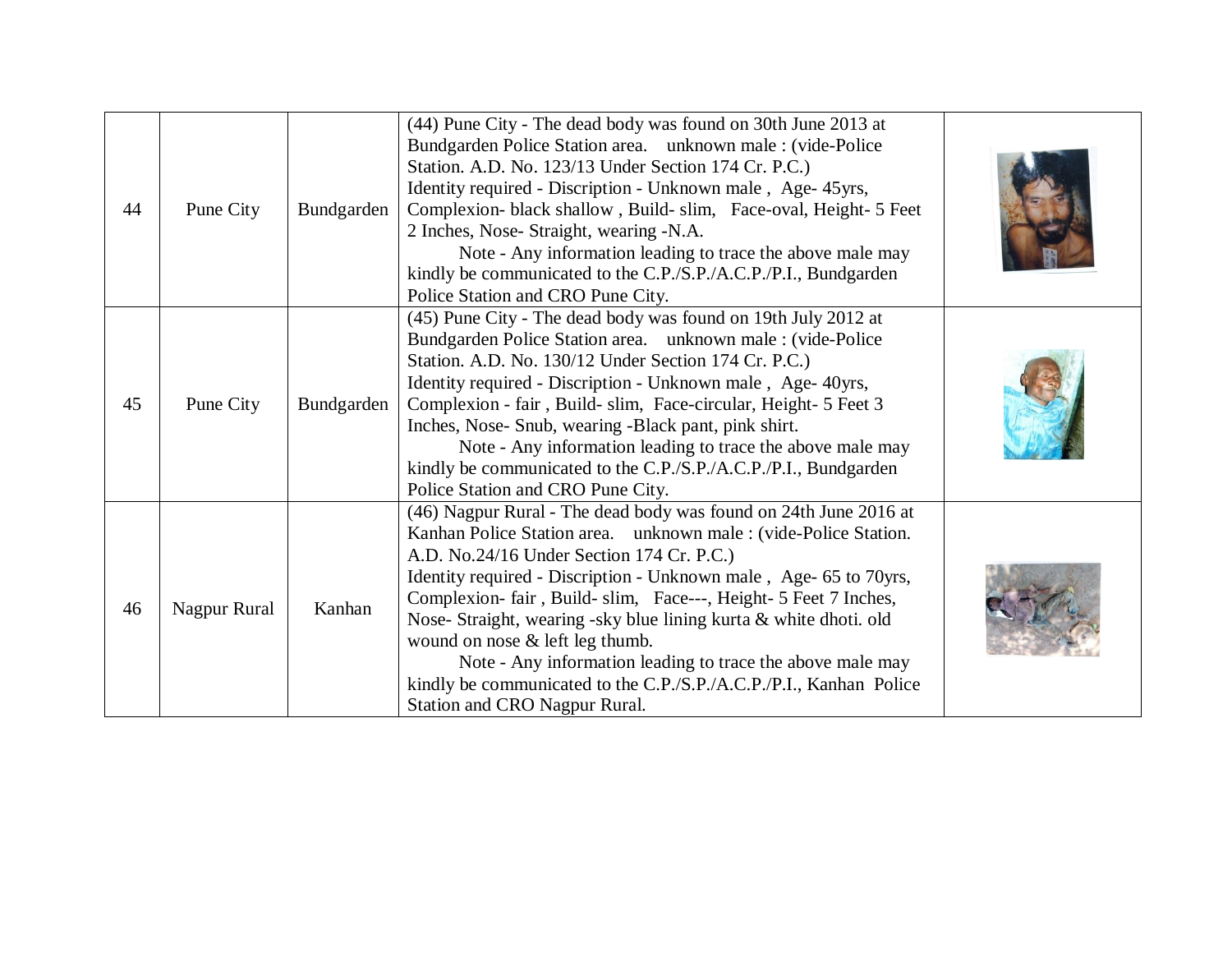| 47 | Yavatmal    | Yavatmal<br>rural | (47) Yavatmal - The dead body was found on 4th June 2016 at<br>Yavatmal rural Police Station area. unknown male : (vide-Police<br>Station. A.D. No. 28/16 Under Section 174 Cr. P.C.)<br>Identity required - Discription - Unknown male, Age- 35 to 38 yrs,<br>Complexion-shallow, Build-Slim, Face-long, Height- 5 Feet 6<br>Inches, Nose---, wearing - red shirt with black & white lining.blue<br>jeans.<br>Note - Any information leading to trace the above male may<br>kindly be communicated to the C.P./S.P./A.C.P./P.I., Yavatmal rural<br>Police Station and CRO Yavatmal. |          |
|----|-------------|-------------------|--------------------------------------------------------------------------------------------------------------------------------------------------------------------------------------------------------------------------------------------------------------------------------------------------------------------------------------------------------------------------------------------------------------------------------------------------------------------------------------------------------------------------------------------------------------------------------------|----------|
| 48 | Nagpur City | Ajni              | (48) Nagpur City - The dead body was found on 24th November 2015<br>at Ajni Police Station area. unknown male : (vide-Police Station.<br>A.D. No. 129/15 Under Section 174 Cr. P.C.)<br>Identity required - Discription - Unknown male, Age-70yrs,<br>Complexion-shallow, Build-Medium, Face-round, Height- 5 Feet 5<br>Inches, Nose- Straight, wearing -white shirt with black dots.<br>Note - Any information leading to trace the above male may<br>kindly be communicated to the C.P./S.P./A.C.P./P.I., Ajni Police<br>Station and CRO Nagpur City.                              |          |
| 49 | Mumbai City | Charkop           | (49) Mumbai City - The dead body was found on 20th July 2016 at<br>Charkop Police Station area. unknown male : (vide-Police Station.<br>A.D. No. 57/16 Under Section 174 Cr. P.C.)<br>Identity required - Discription - Unknown male, Age-70yrs,<br>Complexion-shallow, Build - -- Face---, Height- 5 Feet, Nose-<br>Straight, wearing -N.A.<br>Note - Any information leading to trace the above male may<br>kindly be communicated to the C.P./S.P./A.C.P./P.I., Charkop Police<br>Station and CRO Mumbai City.                                                                    | No photo |